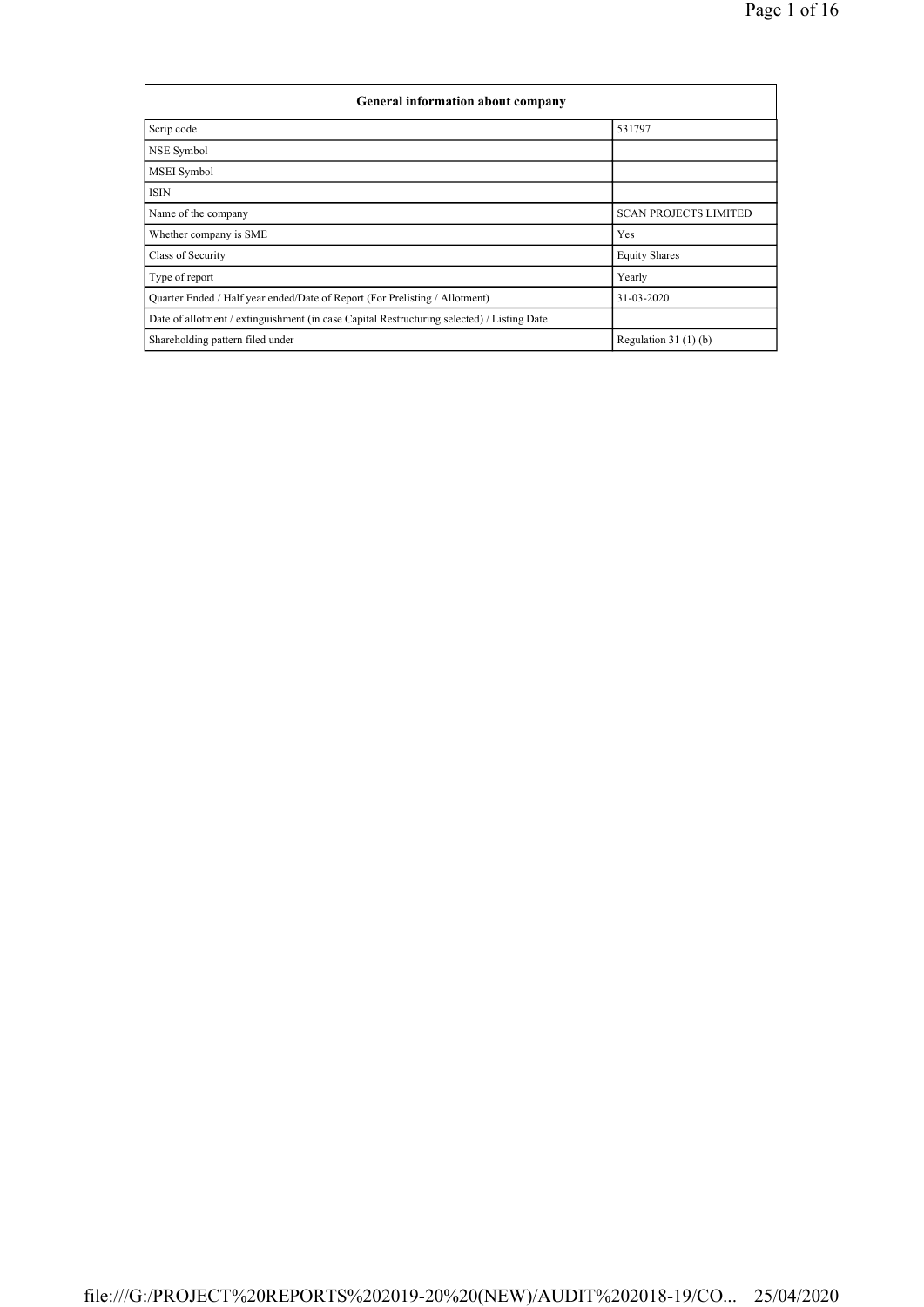|                | <b>Declaration</b>                                                                        |                |                                |                       |                            |  |  |
|----------------|-------------------------------------------------------------------------------------------|----------------|--------------------------------|-----------------------|----------------------------|--|--|
| Sr.<br>No.     | Particular                                                                                | Yes/No         | Promoter and<br>Promoter Group | Public<br>shareholder | Non Promoter-Non<br>Public |  |  |
|                | Whether the Listed Entity has issued any partly paid up<br>shares?                        | N <sub>0</sub> | N <sub>0</sub>                 | No                    | N <sub>0</sub>             |  |  |
| $\overline{c}$ | Whether the Listed Entity has issued any Convertible<br>Securities?                       | N <sub>0</sub> | N <sub>0</sub>                 | No                    | No.                        |  |  |
| 3              | Whether the Listed Entity has issued any Warrants?                                        | N <sub>0</sub> | N <sub>0</sub>                 | No                    | N <sub>0</sub>             |  |  |
| 4              | Whether the Listed Entity has any shares against which<br>depository receipts are issued? | No             | N <sub>0</sub>                 | N <sub>0</sub>        | N <sub>0</sub>             |  |  |
| 5              | Whether the Listed Entity has any shares in locked-in?                                    | N <sub>0</sub> | N <sub>0</sub>                 | N <sub>0</sub>        | N <sub>0</sub>             |  |  |
| 6              | Whether any shares held by promoters are pledge or<br>otherwise encumbered?               | No             | N <sub>0</sub>                 |                       |                            |  |  |
| $\overline{7}$ | Whether company has equity shares with differential<br>voting rights?                     | No             | N <sub>0</sub>                 | No.                   | N <sub>0</sub>             |  |  |
| 8              | Whether the listed entity has any significant beneficial<br>owner?                        | No             |                                |                       |                            |  |  |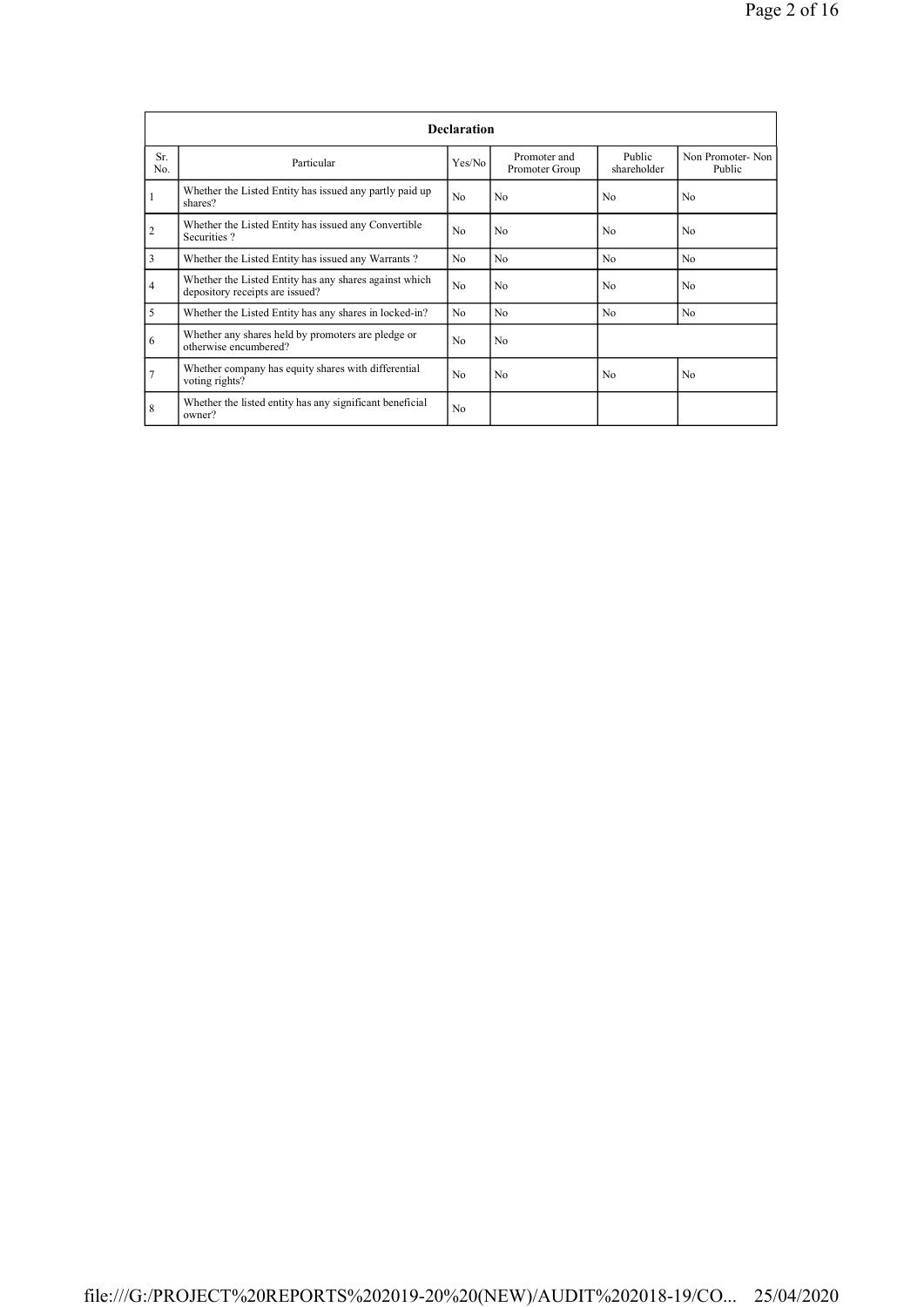|                 |                                                |                                  |                                   |                             |                                      |                                                                                      | Table I - Summary Statement holding of specified securities |                                                                  |               |                      |           |
|-----------------|------------------------------------------------|----------------------------------|-----------------------------------|-----------------------------|--------------------------------------|--------------------------------------------------------------------------------------|-------------------------------------------------------------|------------------------------------------------------------------|---------------|----------------------|-----------|
|                 |                                                |                                  | No. of                            | No. Of<br>Partly            | No. Of<br>shares                     | Total nos.                                                                           | Shareholding as<br>a % of total no.                         | Number of Voting Rights held in each<br>class of securities (IX) |               |                      |           |
| Category<br>(1) | Category of<br>shareholder<br>(II)             | Nos. Of<br>shareholders<br>(III) | fully paid<br>up equity<br>shares | paid-up<br>equity<br>shares | underlying<br>Depository<br>Receipts | of shares<br>shares<br>held (VII)<br>(calculated as<br>per SCRR, 1957)<br>$= (IV) +$ | No of Voting (XIV)<br>Rights                                |                                                                  |               | Total as a<br>$%$ of |           |
|                 |                                                |                                  | held (IV)                         | held<br>(V)                 | (VI)                                 | $(V)$ + $(VI)$                                                                       | (VIII) As a % of<br>$(A+B+C2)$                              | Class<br>eg: $X$                                                 | Class<br>eg:y | Total                | $(A+B+C)$ |
| (A)             | Promoter &<br>Promoter<br>Group                | 9                                | 1956375                           |                             |                                      | 1956375                                                                              | 68.09                                                       | 1956375                                                          |               | 1956375              | 68.09     |
| (B)             | Public                                         | 221                              | 916925                            |                             |                                      | 916925                                                                               | 31.91                                                       | 916925                                                           |               | 916925               | 31.91     |
| (C)             | Non<br>Promoter-<br>Non Public                 |                                  |                                   |                             |                                      |                                                                                      |                                                             |                                                                  |               |                      |           |
| (C1)            | <b>Shares</b><br>underlying<br><b>DRs</b>      |                                  |                                   |                             |                                      |                                                                                      |                                                             |                                                                  |               |                      |           |
| (C2)            | Shares held<br>by<br>Employee<br><b>Trusts</b> |                                  |                                   |                             |                                      |                                                                                      |                                                             |                                                                  |               |                      |           |
|                 | Total                                          | 230                              | 2873300                           |                             |                                      | 2873300                                                                              | 100                                                         | 2873300                                                          |               | 2873300              | 100       |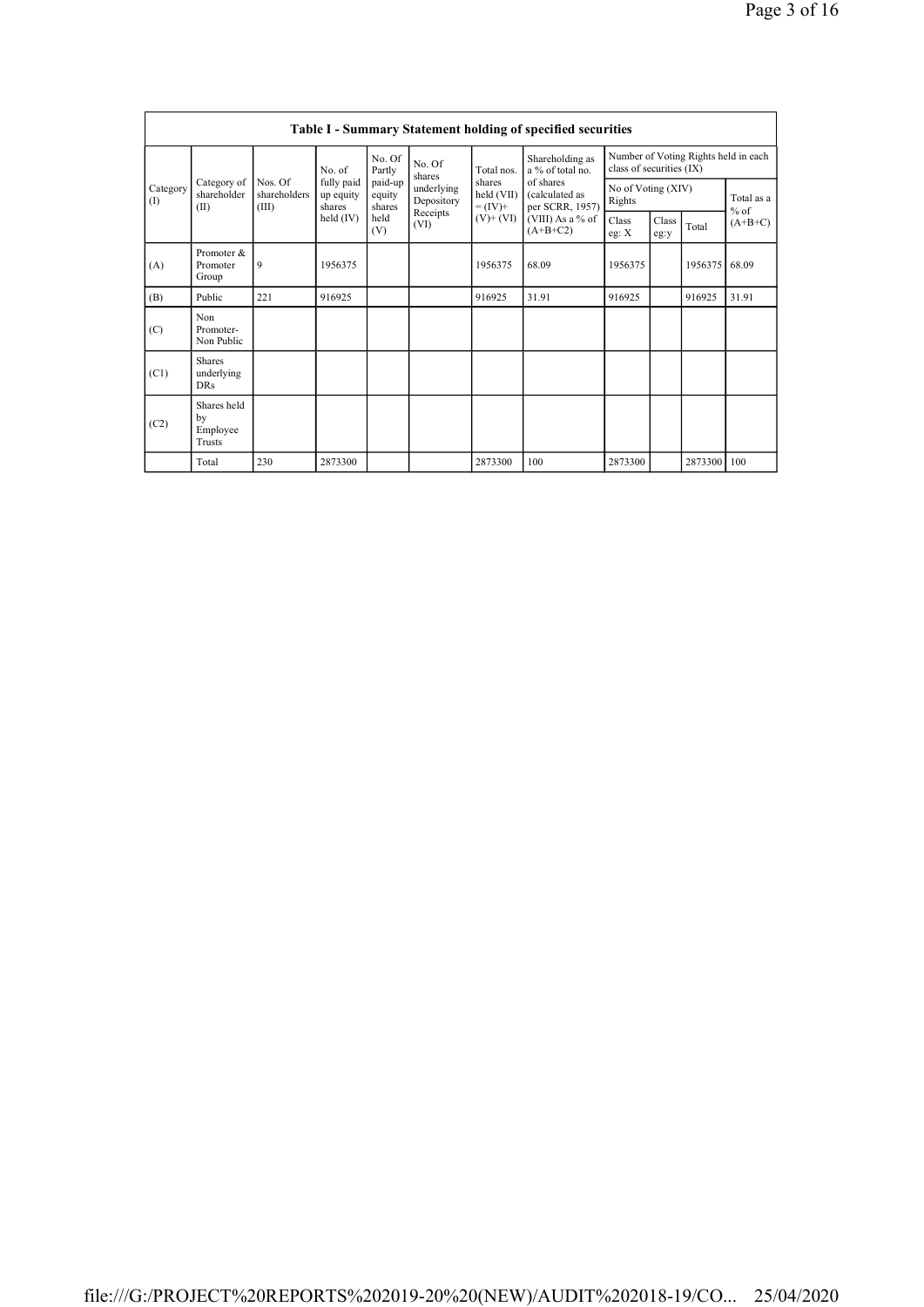|          |                                           |                                                      |                                                      |                                                                             | Table I - Summary Statement holding of specified securities                                                |                                                                                |                                           |                              |                                                    |                                       |
|----------|-------------------------------------------|------------------------------------------------------|------------------------------------------------------|-----------------------------------------------------------------------------|------------------------------------------------------------------------------------------------------------|--------------------------------------------------------------------------------|-------------------------------------------|------------------------------|----------------------------------------------------|---------------------------------------|
| Category | Category of<br>shareholder                | No. Of<br><b>Shares</b><br>Underlying<br>Outstanding | No. of<br><b>Shares</b><br>Underlying<br>Outstanding | No. Of Shares<br>Underlying<br>Outstanding<br>convertible<br>securities and | Shareholding, as<br>a % assuming full<br>conversion of<br>convertible<br>securities (as a<br>percentage of |                                                                                | Number of<br>Locked in<br>shares $(XII)$  | <b>Shares</b><br>(XIII)      | Number of<br>pledged or<br>otherwise<br>encumbered | Number of<br>equity shares<br>held in |
| (1)      | (II)                                      | convertible<br>securities $(X)$                      | Warrants<br>$(X_i)$                                  | No. Of<br>Warrants (Xi)<br>(a)                                              | diluted share<br>capital) $(XI)=$<br>$(VII)+(X)$ As a %<br>of $(A+B+C2)$                                   | As a %<br>of total<br>No.<br>No.<br><b>Shares</b><br>(a)<br>(a)<br>held<br>(b) | As a $%$<br>of total<br>Shares<br>held(b) | dematerialized<br>form (XIV) |                                                    |                                       |
| (A)      | Promoter &<br>Promoter<br>Group           |                                                      |                                                      |                                                                             | 68.09                                                                                                      |                                                                                |                                           |                              |                                                    | 1956375                               |
| (B)      | Public                                    |                                                      |                                                      |                                                                             | 31.91                                                                                                      |                                                                                |                                           |                              |                                                    | 538825                                |
| (C)      | Non<br>Promoter-<br>Non Public            |                                                      |                                                      |                                                                             |                                                                                                            |                                                                                |                                           |                              |                                                    |                                       |
| (C1)     | <b>Shares</b><br>underlying<br><b>DRs</b> |                                                      |                                                      |                                                                             |                                                                                                            |                                                                                |                                           |                              |                                                    |                                       |
| (C2)     | Shares held<br>by<br>Employee<br>Trusts   |                                                      |                                                      |                                                                             |                                                                                                            |                                                                                |                                           |                              |                                                    |                                       |
|          | Total                                     |                                                      |                                                      |                                                                             | 100                                                                                                        |                                                                                |                                           |                              |                                                    | 2495200                               |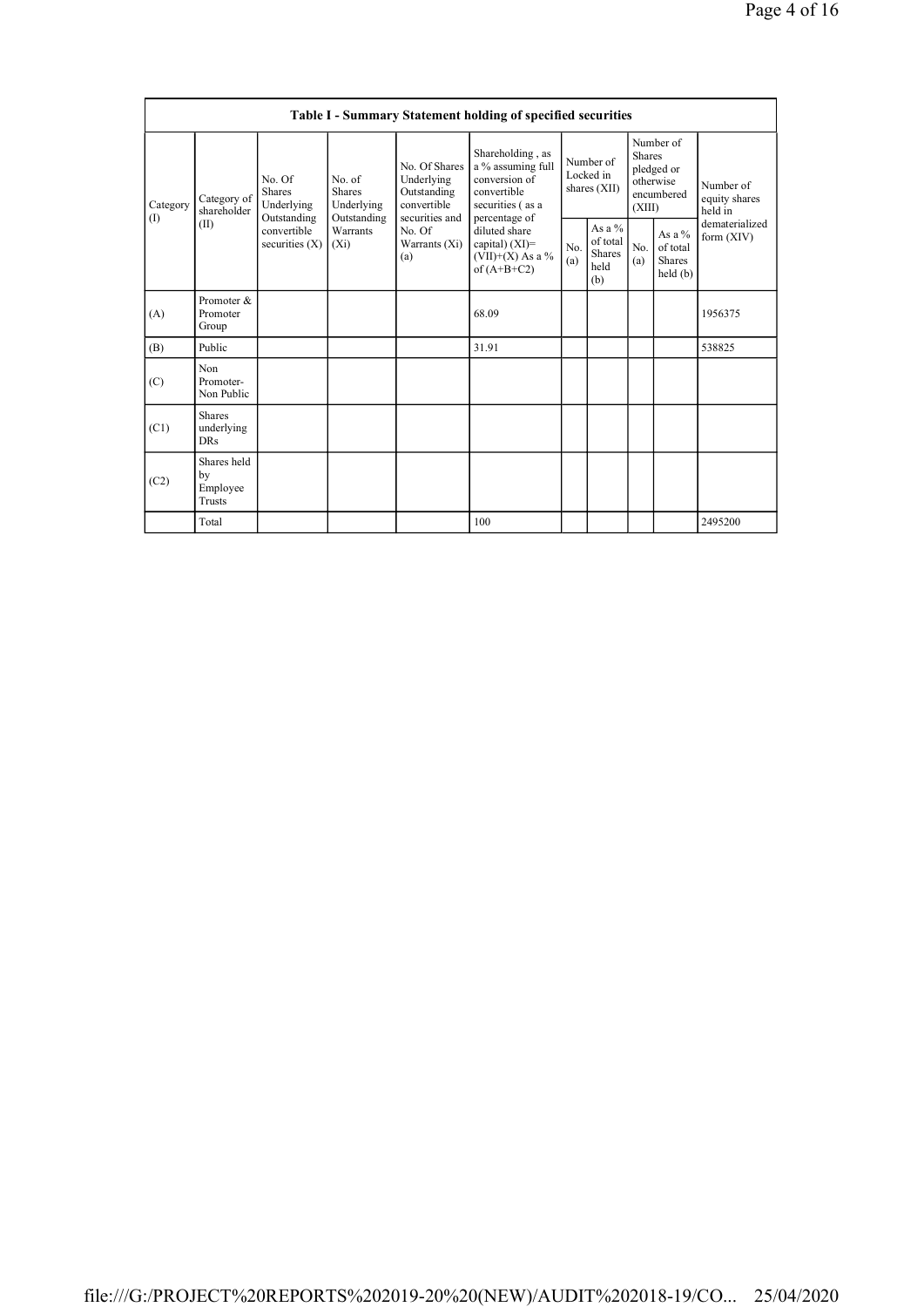|                                                                                             | Table II - Statement showing shareholding pattern of the Promoter and Promoter Group                                |                                  |                             |                       |                                                |                             |                                                              |                              |               |                                                                  |                           |
|---------------------------------------------------------------------------------------------|---------------------------------------------------------------------------------------------------------------------|----------------------------------|-----------------------------|-----------------------|------------------------------------------------|-----------------------------|--------------------------------------------------------------|------------------------------|---------------|------------------------------------------------------------------|---------------------------|
|                                                                                             |                                                                                                                     |                                  | No. of<br>fully             | No.<br>Of<br>Partly   | No. Of                                         | Total<br>nos.               | Shareholding<br>as a % of total                              |                              |               | Number of Voting Rights held in<br>each class of securities (IX) |                           |
| Sr.                                                                                         | Category & Name<br>of the<br>Shareholders (I)                                                                       | Nos. Of<br>shareholders<br>(III) | paid up<br>equity<br>shares | paid-<br>up<br>equity | shares<br>underlying<br>Depository<br>Receipts | shares<br>held<br>$(VII) =$ | no. of shares<br>(calculated as<br>per SCRR,<br>1957) (VIII) | No of Voting (XIV)<br>Rights |               |                                                                  | Total<br>as a %<br>of     |
|                                                                                             |                                                                                                                     |                                  | held<br>(IV)                | shares<br>held<br>(V) | (VI)                                           | $(IV)+(V)$<br>$+ (VI)$      | As a % of<br>$(A+B+C2)$                                      | Class<br>eg: X               | Class<br>eg:y | Total                                                            | Total<br>Voting<br>rights |
| A                                                                                           | Table II - Statement showing shareholding pattern of the Promoter and Promoter Group                                |                                  |                             |                       |                                                |                             |                                                              |                              |               |                                                                  |                           |
| (1)                                                                                         | Indian                                                                                                              |                                  |                             |                       |                                                |                             |                                                              |                              |               |                                                                  |                           |
| (a)                                                                                         | Individuals/Hindu<br>undivided Family                                                                               | 8                                | 1825745                     |                       |                                                | 1825745                     | 63.54                                                        | 1825745                      |               | 1825745                                                          | 63.54                     |
| (d)                                                                                         | Any Other<br>(specify)                                                                                              | 1                                | 130630                      |                       |                                                | 130630                      | 4.55                                                         | 130630                       |               | 130630                                                           | 4.55                      |
| Sub-Total (A)<br>(1)                                                                        |                                                                                                                     | 9                                | 1956375                     |                       |                                                | 1956375                     | 68.09                                                        | 1956375                      |               | 1956375                                                          | 68.09                     |
| (2)                                                                                         | Foreign                                                                                                             |                                  |                             |                       |                                                |                             |                                                              |                              |               |                                                                  |                           |
| Total<br>Shareholding<br>of Promoter<br>and Promoter<br>Group $(A)=$<br>$(A)(1)+(A)$<br>(2) |                                                                                                                     | 9                                | 1956375                     |                       |                                                | 1956375                     | 68.09                                                        | 1956375                      |               | 1956375                                                          | 68.09                     |
| B                                                                                           | Table III - Statement showing shareholding pattern of the Public shareholder                                        |                                  |                             |                       |                                                |                             |                                                              |                              |               |                                                                  |                           |
| (1)                                                                                         | Institutions                                                                                                        |                                  |                             |                       |                                                |                             |                                                              |                              |               |                                                                  |                           |
| (3)                                                                                         | Non-institutions                                                                                                    |                                  |                             |                       |                                                |                             |                                                              |                              |               |                                                                  |                           |
| (a(i))                                                                                      | Individuals -<br>i.Individual<br>shareholders<br>holding nominal<br>share capital up to<br>Rs. 2 lakhs.             | 199                              | 412725                      |                       |                                                | 412725                      | 14.36                                                        | 412725                       |               | 412725                                                           | 14.36                     |
| (a(ii))                                                                                     | Individuals - ii.<br>Individual<br>shareholders<br>holding nominal<br>share capital in<br>excess of Rs. 2<br>lakhs. | 18                               | 466900                      |                       |                                                | 466900                      | 16.25                                                        | 466900                       |               | 466900                                                           | 16.25                     |
| (e)                                                                                         | Any Other<br>(specify)                                                                                              | 4                                | 37300                       |                       |                                                | 37300                       | 1.3                                                          | 37300                        |               | 37300                                                            | 1.3                       |
| Sub-Total (B)<br>(3)                                                                        |                                                                                                                     | 221                              | 916925                      |                       |                                                | 916925                      | 31.91                                                        | 916925                       |               | 916925                                                           | 31.91                     |
| <b>Total Public</b><br>Shareholding<br>$(B)=(B)(1)+$<br>$(B)(2)+(B)(3)$                     |                                                                                                                     | 221                              | 916925                      |                       |                                                | 916925                      | 31.91                                                        | 916925                       |               | 916925                                                           | 31.91                     |
| $\mathbf C$                                                                                 | Table IV - Statement showing shareholding pattern of the Non Promoter- Non Public shareholder                       |                                  |                             |                       |                                                |                             |                                                              |                              |               |                                                                  |                           |
| Total<br>$(A+B+C2)$                                                                         |                                                                                                                     | 230                              | 2873300                     |                       |                                                | 2873300                     | 100                                                          | 2873300                      |               | 2873300                                                          | 100                       |
| Total<br>$(A+B+C)$                                                                          |                                                                                                                     | 230                              | 2873300                     |                       |                                                | 2873300                     | 100                                                          | 2873300                      |               | 2873300                                                          | 100                       |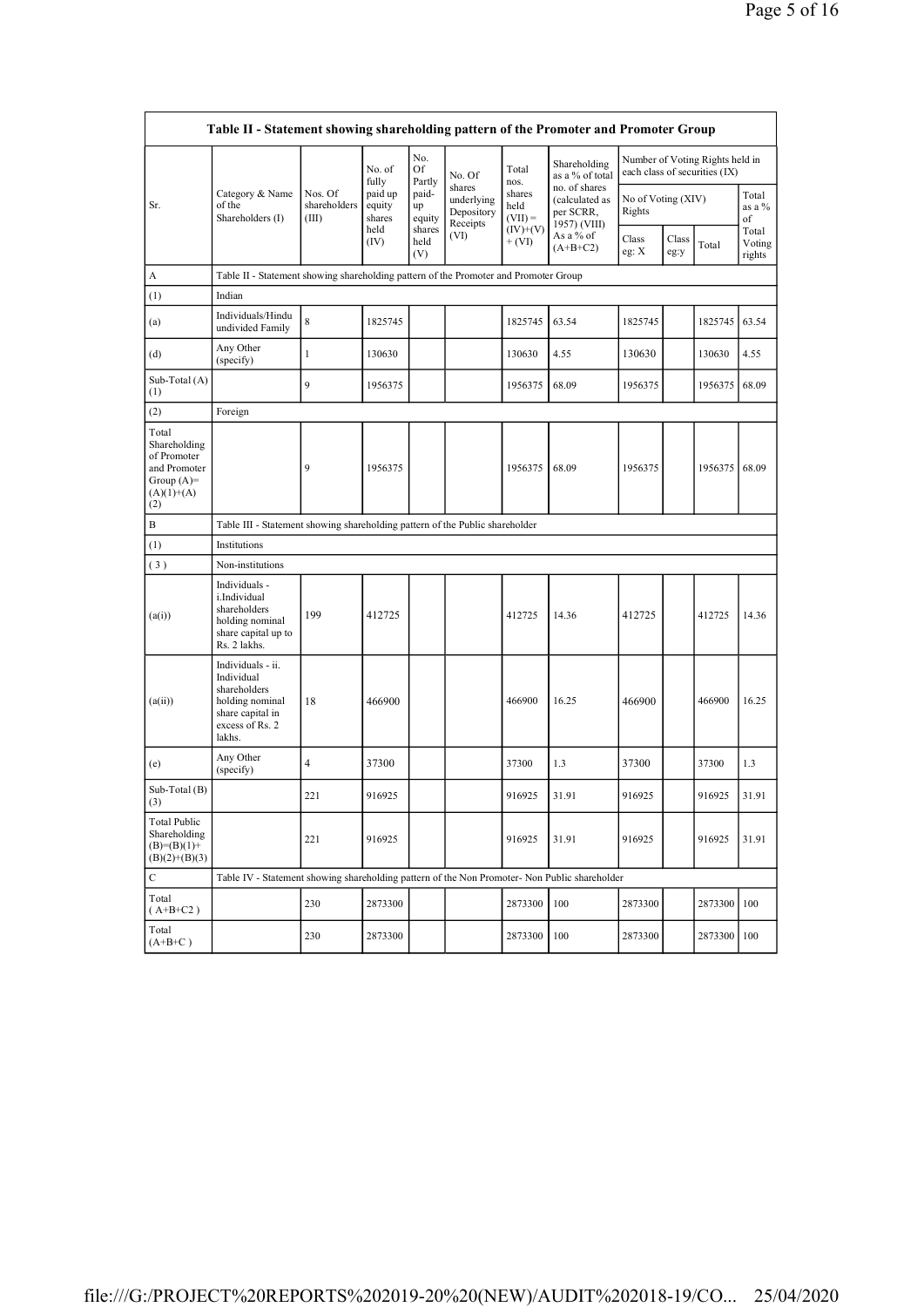|                                                                                        |                                                |                                                                                      |                                                           | Table II - Statement showing shareholding pattern of the Promoter and Promoter Group          |                                        |                                                    |                                                                  |                                      |                                           |  |
|----------------------------------------------------------------------------------------|------------------------------------------------|--------------------------------------------------------------------------------------|-----------------------------------------------------------|-----------------------------------------------------------------------------------------------|----------------------------------------|----------------------------------------------------|------------------------------------------------------------------|--------------------------------------|-------------------------------------------|--|
|                                                                                        | No. Of<br>Shares<br>Underlying                 | No. of Shares<br>Underlying                                                          | No. Of Shares<br>Underlying<br>Outstanding<br>convertible | Shareholding, as a<br>% assuming full<br>conversion of<br>convertible<br>securities (as a     | Number of<br>Locked in<br>shares (XII) |                                                    | Number of Shares<br>pledged or<br>otherwise<br>encumbered (XIII) |                                      | Number of<br>equity shares                |  |
| Sr.                                                                                    | Outstanding<br>convertible<br>securities $(X)$ | Outstanding<br>Warrants<br>$(X_i)$                                                   | securities and<br>No. Of<br>Warrants (Xi)<br>(a)          | percentage of<br>diluted share<br>capital) (XI)= (VII)<br>$+(X)$ As a % of<br>$(A+B+C2)$      | No.<br>(a)                             | As a %<br>of total<br><b>Shares</b><br>held<br>(b) | No.<br>(a)                                                       | As a % of<br>total Shares<br>held(b) | held in<br>dematerialized<br>form $(XIV)$ |  |
| А                                                                                      |                                                | Table II - Statement showing shareholding pattern of the Promoter and Promoter Group |                                                           |                                                                                               |                                        |                                                    |                                                                  |                                      |                                           |  |
| (1)                                                                                    | Indian                                         |                                                                                      |                                                           |                                                                                               |                                        |                                                    |                                                                  |                                      |                                           |  |
| (a)                                                                                    |                                                |                                                                                      |                                                           | 63.54                                                                                         |                                        |                                                    |                                                                  |                                      | 1825745                                   |  |
| (d)                                                                                    |                                                |                                                                                      |                                                           | 4.55                                                                                          |                                        |                                                    |                                                                  |                                      | 130630                                    |  |
| Sub-Total (A)<br>(1)                                                                   |                                                |                                                                                      |                                                           | 68.09                                                                                         |                                        |                                                    |                                                                  |                                      | 1956375                                   |  |
| (2)                                                                                    | Foreign                                        |                                                                                      |                                                           |                                                                                               |                                        |                                                    |                                                                  |                                      |                                           |  |
| Total<br>Shareholding<br>of Promoter<br>and Promoter<br>Group $(A)=A)$<br>$(1)+(A)(2)$ |                                                |                                                                                      |                                                           | 68.09                                                                                         |                                        |                                                    |                                                                  |                                      | 1956375                                   |  |
| B                                                                                      |                                                |                                                                                      |                                                           | Table III - Statement showing shareholding pattern of the Public shareholder                  |                                        |                                                    |                                                                  |                                      |                                           |  |
| (1)                                                                                    | Institutions                                   |                                                                                      |                                                           |                                                                                               |                                        |                                                    |                                                                  |                                      |                                           |  |
| (3)                                                                                    | Non-institutions                               |                                                                                      |                                                           |                                                                                               |                                        |                                                    |                                                                  |                                      |                                           |  |
| (a(i))                                                                                 |                                                |                                                                                      |                                                           | 14.36                                                                                         |                                        |                                                    |                                                                  |                                      | 110925                                    |  |
| (a(ii))                                                                                |                                                |                                                                                      |                                                           | 16.25                                                                                         |                                        |                                                    |                                                                  |                                      | 426900                                    |  |
| (e)                                                                                    |                                                |                                                                                      |                                                           | 1.3                                                                                           |                                        |                                                    |                                                                  |                                      | 1000                                      |  |
| Sub-Total (B)<br>(3)                                                                   |                                                |                                                                                      |                                                           | 31.91                                                                                         |                                        |                                                    |                                                                  |                                      | 538825                                    |  |
| <b>Total Public</b><br>Shareholding<br>$(B)= (B)(1) +$<br>$(B)(2)+(B)(3)$              |                                                |                                                                                      |                                                           | 31.91                                                                                         |                                        |                                                    |                                                                  |                                      | 538825                                    |  |
| C                                                                                      |                                                |                                                                                      |                                                           | Table IV - Statement showing shareholding pattern of the Non Promoter- Non Public shareholder |                                        |                                                    |                                                                  |                                      |                                           |  |
| Total<br>$(A+B+C2)$                                                                    |                                                |                                                                                      |                                                           | 100                                                                                           |                                        |                                                    |                                                                  |                                      | 2495200                                   |  |
| Total<br>$(A+B+C)$                                                                     |                                                |                                                                                      |                                                           | 100                                                                                           |                                        |                                                    |                                                                  |                                      | 2495200                                   |  |
| Disclosure of notes on shareholding pattern                                            |                                                |                                                                                      |                                                           |                                                                                               |                                        |                                                    |                                                                  | Textual<br>Information<br>(1)        |                                           |  |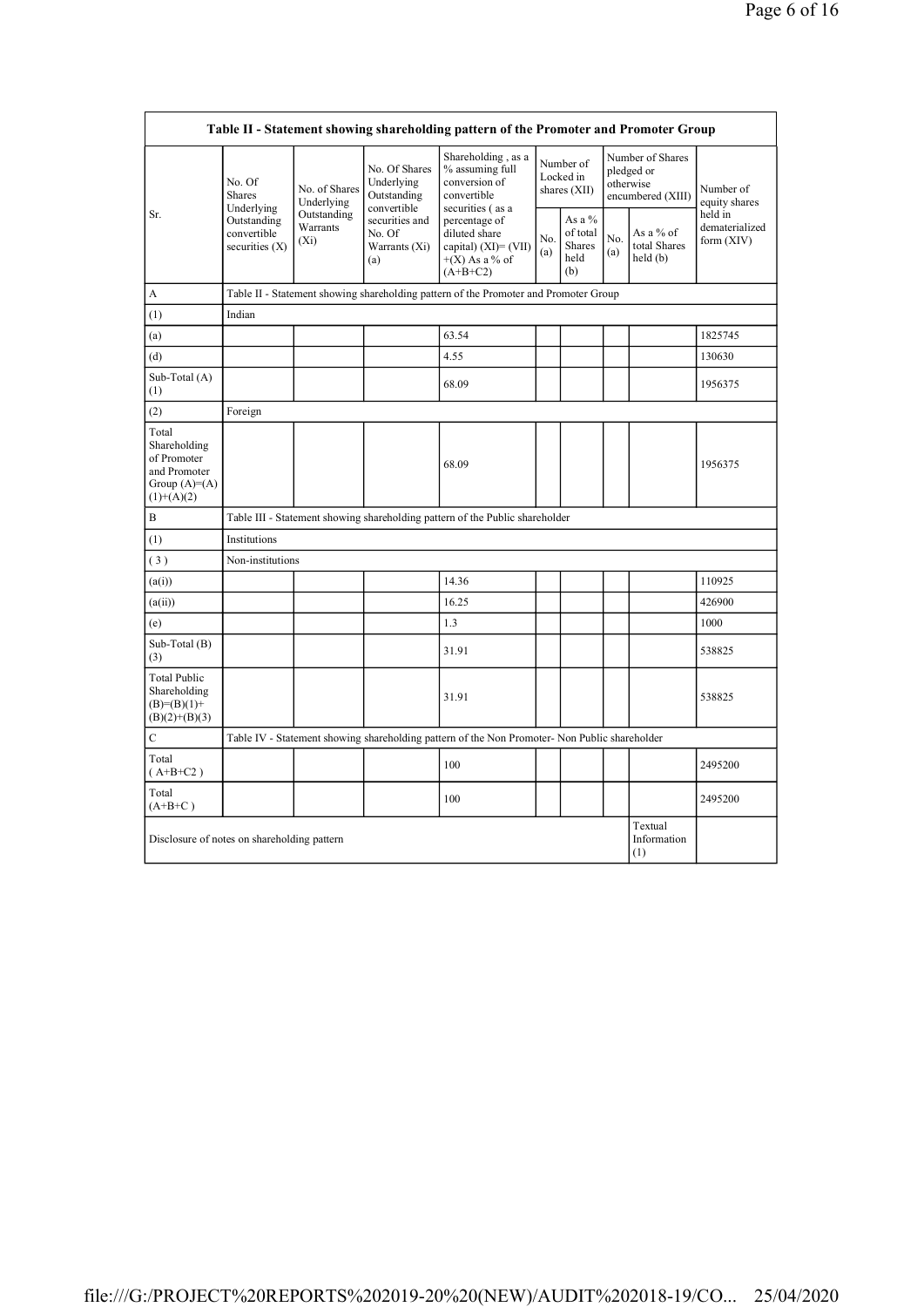| <b>Text Block</b>     |                                                                                                                                                                                                                                            |  |  |  |  |  |
|-----------------------|--------------------------------------------------------------------------------------------------------------------------------------------------------------------------------------------------------------------------------------------|--|--|--|--|--|
| Textual Information() | The Company has forfeited 2138400 Equity Shares in the Meeting of Board of Directors held on 24-03-<br>2001 in terms of Articles of Association of the Company in consequences of having failed to pay Calls<br>due thereon $12/03/2001$ . |  |  |  |  |  |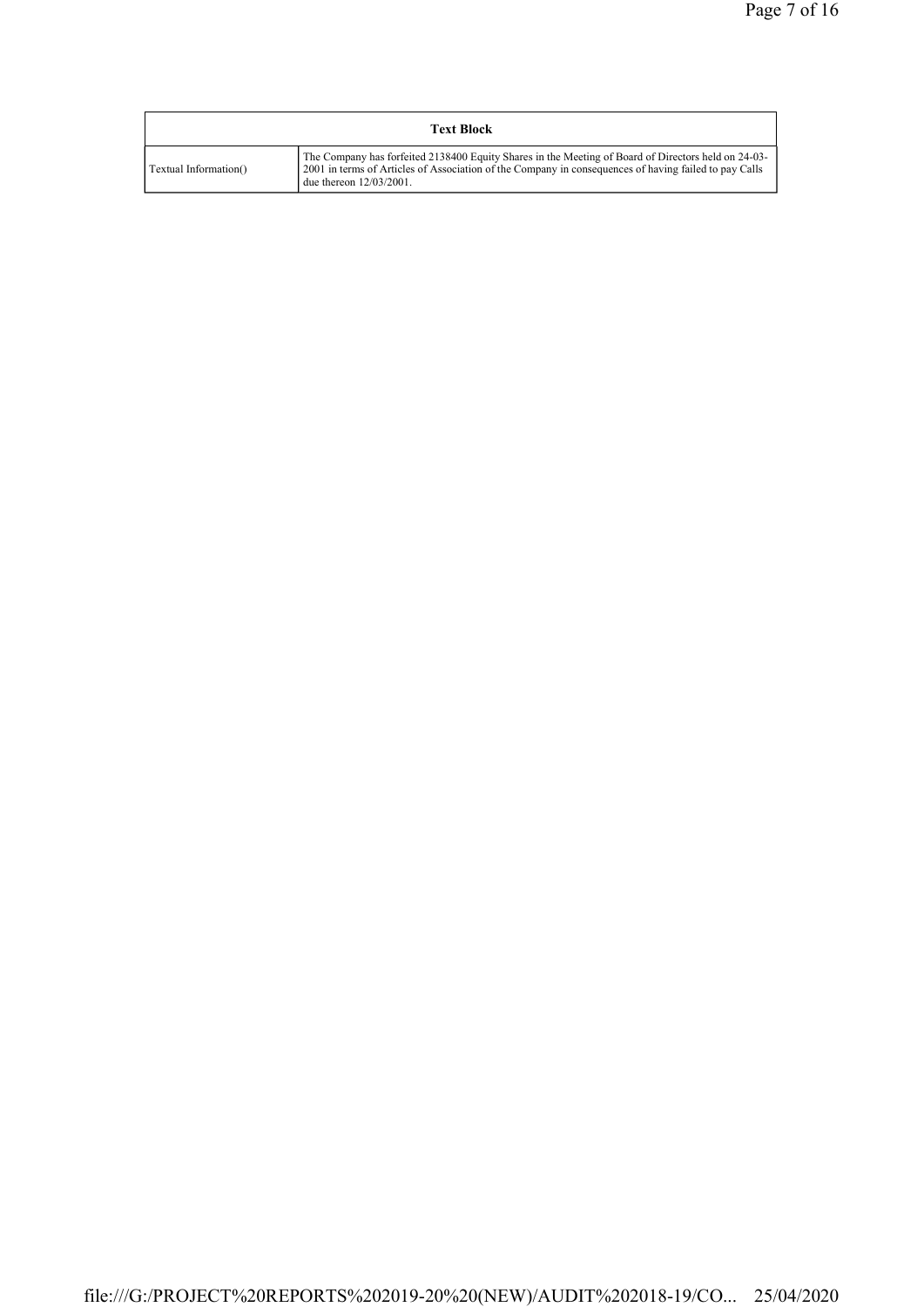|                                                                                                                                                                                              |                                |                                 |                       | Individuals/Hindu undivided Family |                                 |                               |                        |
|----------------------------------------------------------------------------------------------------------------------------------------------------------------------------------------------|--------------------------------|---------------------------------|-----------------------|------------------------------------|---------------------------------|-------------------------------|------------------------|
| Searial No.                                                                                                                                                                                  | $\mathbf{1}$                   | $\overline{c}$                  | 3                     | $\overline{4}$                     | 5                               | 6                             | $\tau$                 |
| Name of the<br>Shareholders (I)                                                                                                                                                              | <b>SUNIL</b><br><b>CHANDRA</b> | <b>SUDHIR</b><br><b>CHANDRA</b> | <b>VIJAY</b><br>LAXMI | <b>KRISHAN</b><br><b>KUMAR</b>     | <b>KAVITA</b><br><b>CHANDRA</b> | <b>ALKA</b><br><b>CHANDRA</b> | NIRMAL<br><b>GUPTA</b> |
| PAN(II)                                                                                                                                                                                      | AANPC8847J                     | AAUPC9656N                      | ABXPL6367K            | ADEPG1228K                         | ABAPC8691G                      | AARPC3643G                    | ABSPG8910E             |
| No. of fully paid<br>up equity shares<br>held (IV)                                                                                                                                           | 315910                         | 300460                          | 451500                | 141500                             | 310600                          | 230775                        | 60000                  |
| No. Of Partly paid-<br>up equity shares<br>held (V)                                                                                                                                          |                                |                                 |                       |                                    |                                 |                               |                        |
| No. Of shares<br>underlying<br>Depository<br>Receipts (VI)                                                                                                                                   |                                |                                 |                       |                                    |                                 |                               |                        |
| Total nos. shares<br>held $(VII) = (IV) +$<br>$(V)$ + $(VI)$                                                                                                                                 | 315910                         | 300460                          | 451500                | 141500                             | 310600                          | 230775                        | 60000                  |
| Shareholding as a<br>% of total no. of<br>shares (calculated<br>as per SCRR,<br>1957) (VIII) As a<br>% of $(A+B+C2)$                                                                         | 10.99                          | 10.46                           | 15.71                 | 4.92                               | 10.81                           | 8.03                          | 2.09                   |
| Number of Voting Rights held in each class of securities (IX)                                                                                                                                |                                |                                 |                       |                                    |                                 |                               |                        |
| Class eg:X                                                                                                                                                                                   | 315910                         | 300460                          | 451500                | 141500                             | 310600                          | 230775                        | 60000                  |
| Class eg:y                                                                                                                                                                                   |                                |                                 |                       |                                    |                                 |                               |                        |
| Total                                                                                                                                                                                        | 315910                         | 300460                          | 451500                | 141500                             | 310600                          | 230775                        | 60000                  |
| Total as a % of<br><b>Total Voting rights</b>                                                                                                                                                | 10.99                          | 10.46                           | 15.71                 | 4.92                               | 10.81                           | 8.03                          | 2.09                   |
| No. Of Shares<br>Underlying<br>Outstanding<br>convertible<br>securities $(X)$                                                                                                                |                                |                                 |                       |                                    |                                 |                               |                        |
| No. of Shares<br>Underlying<br>Outstanding<br>Warrants (Xi)                                                                                                                                  |                                |                                 |                       |                                    |                                 |                               |                        |
| No. Of Shares<br>Underlying<br>Outstanding<br>convertible<br>securities and No.<br>Of Warrants (Xi)<br>(a)                                                                                   |                                |                                 |                       |                                    |                                 |                               |                        |
| Shareholding, as a<br>% assuming full<br>conversion of<br>convertible<br>securities (as a<br>percentage of<br>diluted share<br>capital) $(XI) = (VII)$<br>$+(Xi)(a)$ As a % of<br>$(A+B+C2)$ | 10.99                          | 10.46                           | 15.71                 | 4.92                               | 10.81                           | 8.03                          | 2.09                   |
| Number of Locked in shares (XII)                                                                                                                                                             |                                |                                 |                       |                                    |                                 |                               |                        |
| No. (a)                                                                                                                                                                                      |                                |                                 |                       |                                    |                                 |                               |                        |
| As a % of total<br>Shares held (b)                                                                                                                                                           |                                |                                 |                       |                                    |                                 |                               |                        |
| Number of Shares pledged or otherwise encumbered (XIII)                                                                                                                                      |                                |                                 |                       |                                    |                                 |                               |                        |
| No. (a)                                                                                                                                                                                      |                                |                                 |                       |                                    |                                 |                               |                        |
| As a % of total<br>Shares held (b)                                                                                                                                                           |                                |                                 |                       |                                    |                                 |                               |                        |
| Number of equity<br>shares held in<br>dematerialized<br>form (XIV)                                                                                                                           | 315910                         | 300460                          | 451500                | 141500                             | 310600                          | 230775                        | 60000                  |
| Reason for not providing PAN                                                                                                                                                                 |                                |                                 |                       |                                    |                                 |                               |                        |
| Reason for not<br>providing PAN                                                                                                                                                              |                                |                                 |                       |                                    |                                 |                               |                        |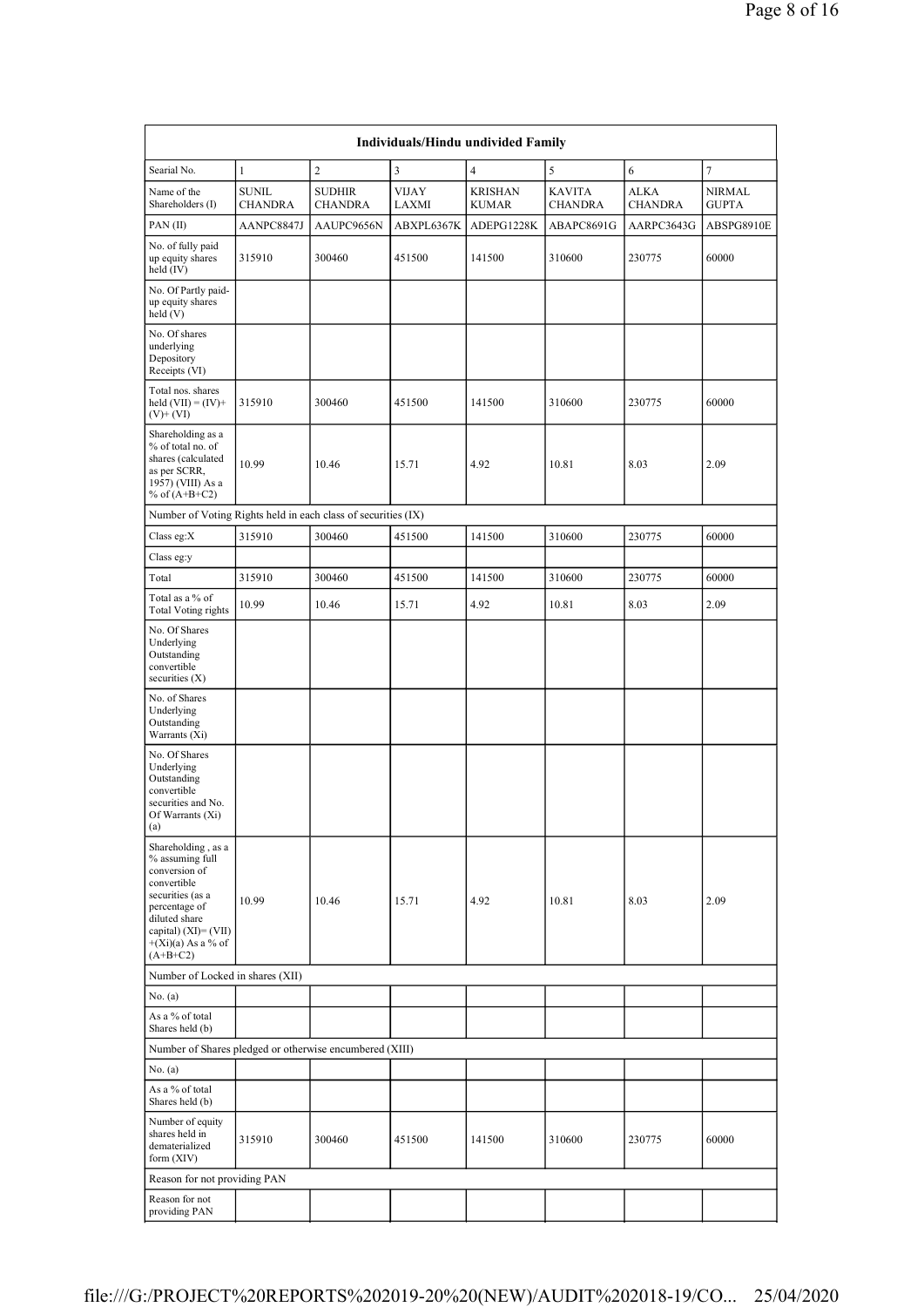| Shareholder type<br>Promoter<br>Group | Promoter<br>Group | Promoter<br>Group | . Promoter<br>Group | Promoter<br>Group | Promoter<br>Group | . Promoter<br>Group |  |
|---------------------------------------|-------------------|-------------------|---------------------|-------------------|-------------------|---------------------|--|
|                                       |                   |                   |                     |                   |                   |                     |  |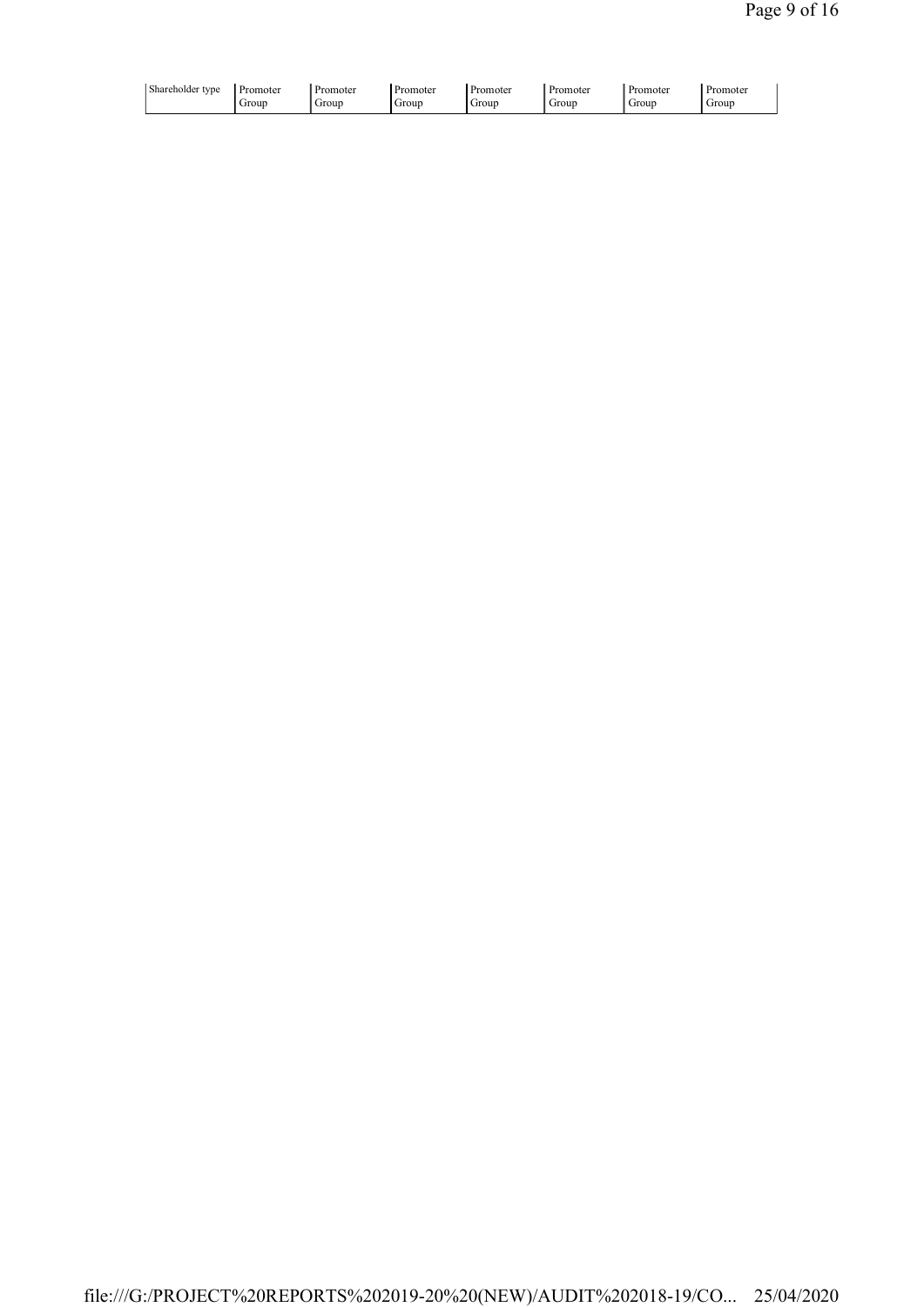|                                                                                                                                                                                              | Individuals/Hindu undivided Family                            |                       |  |  |  |  |  |  |
|----------------------------------------------------------------------------------------------------------------------------------------------------------------------------------------------|---------------------------------------------------------------|-----------------------|--|--|--|--|--|--|
| Searial No.                                                                                                                                                                                  | 8                                                             |                       |  |  |  |  |  |  |
| Name of the<br>Shareholders (I)                                                                                                                                                              | <b>SMRITI GUPTA</b>                                           | Click here to go back |  |  |  |  |  |  |
| PAN(II)                                                                                                                                                                                      | AHHPG8027H                                                    | Total                 |  |  |  |  |  |  |
| No. of fully paid<br>up equity shares<br>held (IV)                                                                                                                                           | 15000                                                         | 1825745               |  |  |  |  |  |  |
| No. Of Partly paid-<br>up equity shares<br>held (V)                                                                                                                                          |                                                               |                       |  |  |  |  |  |  |
| No. Of shares<br>underlying<br>Depository<br>Receipts (VI)                                                                                                                                   |                                                               |                       |  |  |  |  |  |  |
| Total nos. shares<br>held $(VII) = (IV) +$<br>$(V)$ + $(VI)$                                                                                                                                 | 15000                                                         | 1825745               |  |  |  |  |  |  |
| Shareholding as a<br>% of total no. of<br>shares (calculated<br>as per SCRR,<br>1957) (VIII) As a<br>% of $(A+B+C2)$                                                                         | 0.52                                                          | 63.54                 |  |  |  |  |  |  |
|                                                                                                                                                                                              | Number of Voting Rights held in each class of securities (IX) |                       |  |  |  |  |  |  |
| Class eg:X                                                                                                                                                                                   | 15000                                                         | 1825745               |  |  |  |  |  |  |
| Class eg:y                                                                                                                                                                                   |                                                               |                       |  |  |  |  |  |  |
| Total                                                                                                                                                                                        | 15000                                                         | 1825745               |  |  |  |  |  |  |
| Total as a % of<br><b>Total Voting rights</b>                                                                                                                                                | 0.52                                                          | 63.54                 |  |  |  |  |  |  |
| No. Of Shares<br>Underlying<br>Outstanding<br>convertible<br>securities $(X)$                                                                                                                |                                                               |                       |  |  |  |  |  |  |
| No. of Shares<br>Underlying<br>Outstanding<br>Warrants (Xi)                                                                                                                                  |                                                               |                       |  |  |  |  |  |  |
| No. Of Shares<br>Underlying<br>Outstanding<br>convertible<br>securities and No.<br>Of Warrants (Xi)<br>(a)                                                                                   |                                                               |                       |  |  |  |  |  |  |
| Shareholding, as a<br>% assuming full<br>conversion of<br>convertible<br>securities (as a<br>percentage of<br>diluted share<br>capital) $(XI) = (VII)$<br>$+(Xi)(a)$ As a % of<br>$(A+B+C2)$ | 0.52                                                          | 63.54                 |  |  |  |  |  |  |
| Number of Locked in shares (XII)                                                                                                                                                             |                                                               |                       |  |  |  |  |  |  |
| No. (a)                                                                                                                                                                                      |                                                               |                       |  |  |  |  |  |  |
| As a % of total<br>Shares held (b)                                                                                                                                                           |                                                               |                       |  |  |  |  |  |  |
|                                                                                                                                                                                              | Number of Shares pledged or otherwise encumbered (XIII)       |                       |  |  |  |  |  |  |
| No. (a)                                                                                                                                                                                      |                                                               |                       |  |  |  |  |  |  |
| As a % of total<br>Shares held (b)                                                                                                                                                           |                                                               |                       |  |  |  |  |  |  |
| Number of equity<br>shares held in<br>dematerialized<br>form (XIV)                                                                                                                           | 15000                                                         | 1825745               |  |  |  |  |  |  |
| Reason for not providing PAN                                                                                                                                                                 |                                                               |                       |  |  |  |  |  |  |
| Reason for not<br>providing PAN                                                                                                                                                              |                                                               |                       |  |  |  |  |  |  |
| Shareholder type                                                                                                                                                                             |                                                               |                       |  |  |  |  |  |  |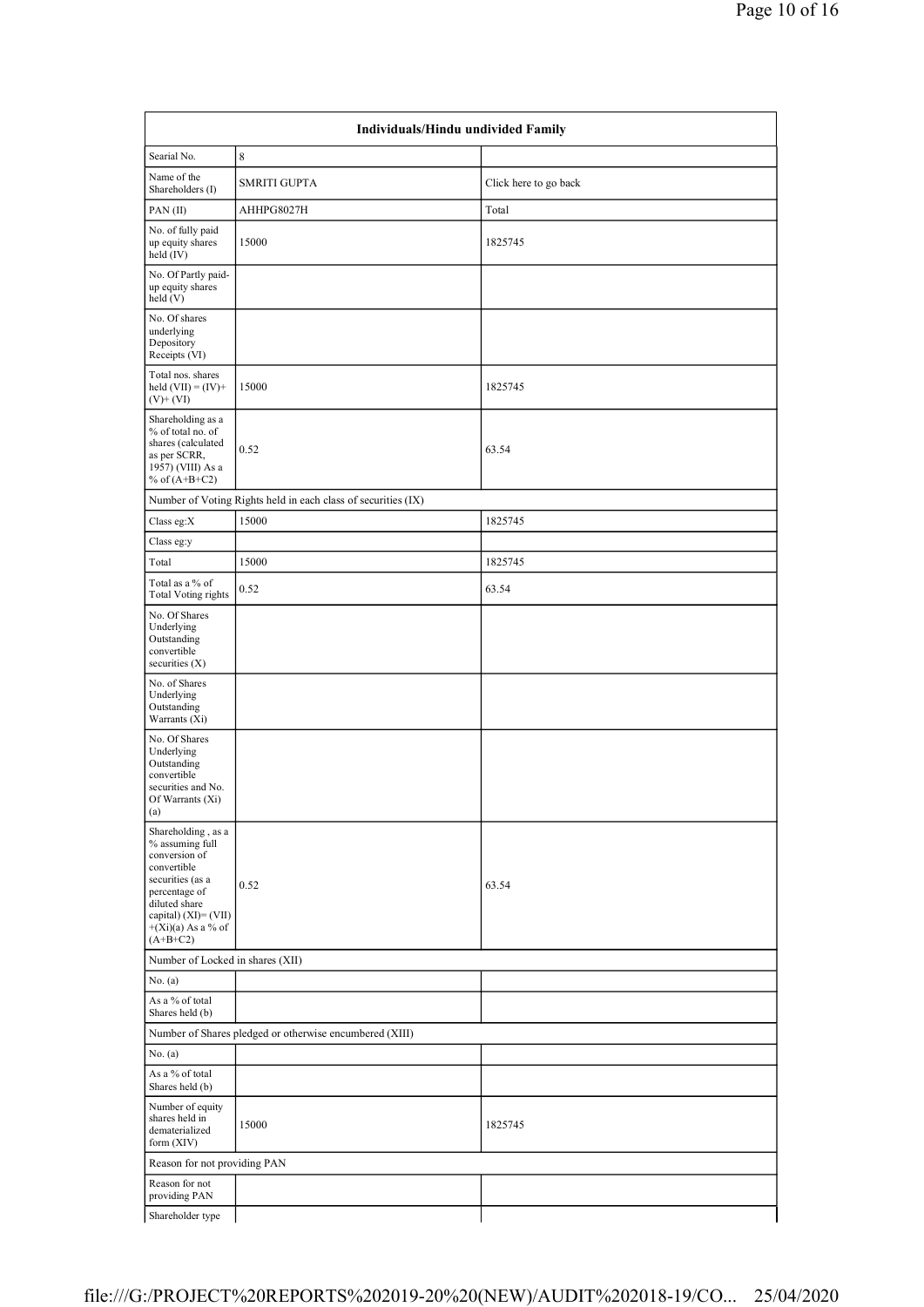| Promoter Group<br>. |  |
|---------------------|--|
|                     |  |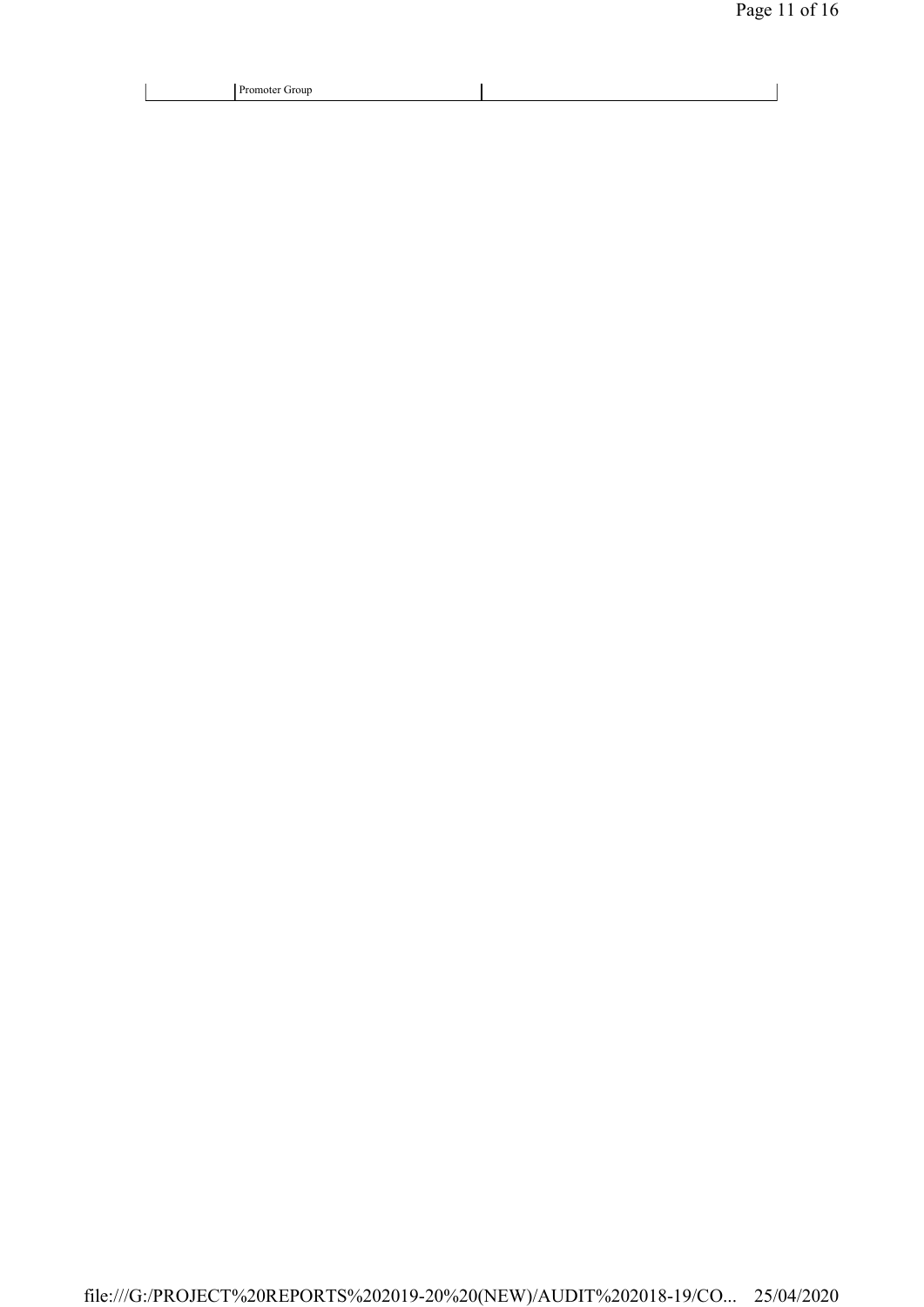| Searial No.                                                                                                                                                                              | $\mathbf{1}$                                                  |                       |
|------------------------------------------------------------------------------------------------------------------------------------------------------------------------------------------|---------------------------------------------------------------|-----------------------|
| Category                                                                                                                                                                                 | <b>Bodies Corporate</b>                                       | Click here to go back |
| Name of the<br>Shareholders (I)                                                                                                                                                          | CHANDERPUR INDUSTRIES PVT LTD                                 |                       |
| PAN(II)                                                                                                                                                                                  | AABCS7654Q                                                    | Total                 |
| No. of the<br>Shareholders (I)                                                                                                                                                           | $\mathbf{1}$                                                  | $\mathbf{1}$          |
| No. of fully paid<br>up equity shares<br>$held$ (IV)                                                                                                                                     | 130630                                                        | 130630                |
| No. Of Partly paid-<br>up equity shares<br>held(V)                                                                                                                                       |                                                               |                       |
| No. Of shares<br>underlying<br>Depository<br>Receipts (VI)                                                                                                                               |                                                               |                       |
| Total nos. shares<br>held $(VII) = (IV) +$<br>$(V)$ + $(VI)$                                                                                                                             | 130630                                                        | 130630                |
| Shareholding as a<br>% of total no. of<br>shares (calculated<br>as per SCRR,<br>1957) (VIII) As a<br>% of $(A+B+C2)$                                                                     | 4.55                                                          | 4.55                  |
|                                                                                                                                                                                          | Number of Voting Rights held in each class of securities (IX) |                       |
| Class eg: $\mathbf X$                                                                                                                                                                    | 130630                                                        | 130630                |
| Class eg:y                                                                                                                                                                               |                                                               |                       |
| Total                                                                                                                                                                                    | 130630                                                        | 130630                |
| Total as a % of<br><b>Total Voting rights</b>                                                                                                                                            | 4.55                                                          | 4.55                  |
| No. Of Shares<br>Underlying<br>Outstanding<br>convertible<br>securities $(X)$                                                                                                            |                                                               |                       |
| No. of Shares<br>Underlying<br>Outstanding<br>Warrants (Xi)                                                                                                                              |                                                               |                       |
| No. Of Shares<br>Underlying<br>Outstanding<br>convertible<br>securities and No.<br>Of Warrants (Xi)<br>(a)                                                                               |                                                               |                       |
| Shareholding, as a<br>% assuming full<br>conversion of<br>convertible<br>securities (as a<br>percentage of<br>diluted share<br>capital) $(XI) = (VII)$<br>$+(X)$ As a % of<br>$(A+B+C2)$ | 4.55                                                          | 4.55                  |
| Number of Locked in shares (XII)                                                                                                                                                         |                                                               |                       |
| No. (a)                                                                                                                                                                                  |                                                               |                       |
| As a % of total<br>Shares held (b)                                                                                                                                                       |                                                               |                       |
|                                                                                                                                                                                          | Number of Shares pledged or otherwise encumbered (XIII)       |                       |
| No. (a)                                                                                                                                                                                  |                                                               |                       |
| As a % of total<br>Shares held (b)                                                                                                                                                       |                                                               |                       |
| Number of equity<br>shares held in<br>dematerialized<br>form (XIV)                                                                                                                       | 130630                                                        | 130630                |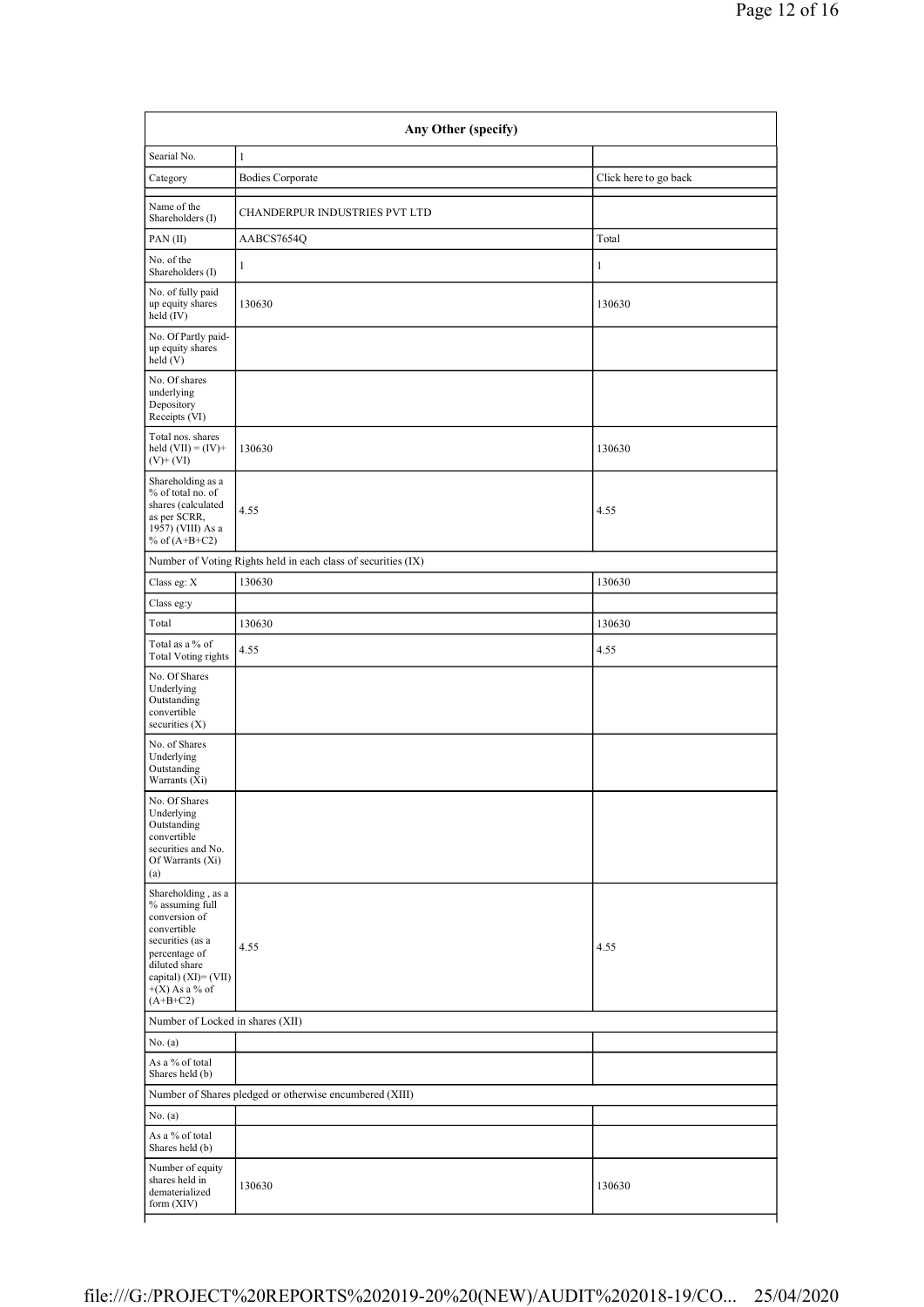| Reason for not providing PAN    |                       |  |  |  |
|---------------------------------|-----------------------|--|--|--|
| Reason for not<br>providing PAN |                       |  |  |  |
| Shareholder type                | <b>Promoter Group</b> |  |  |  |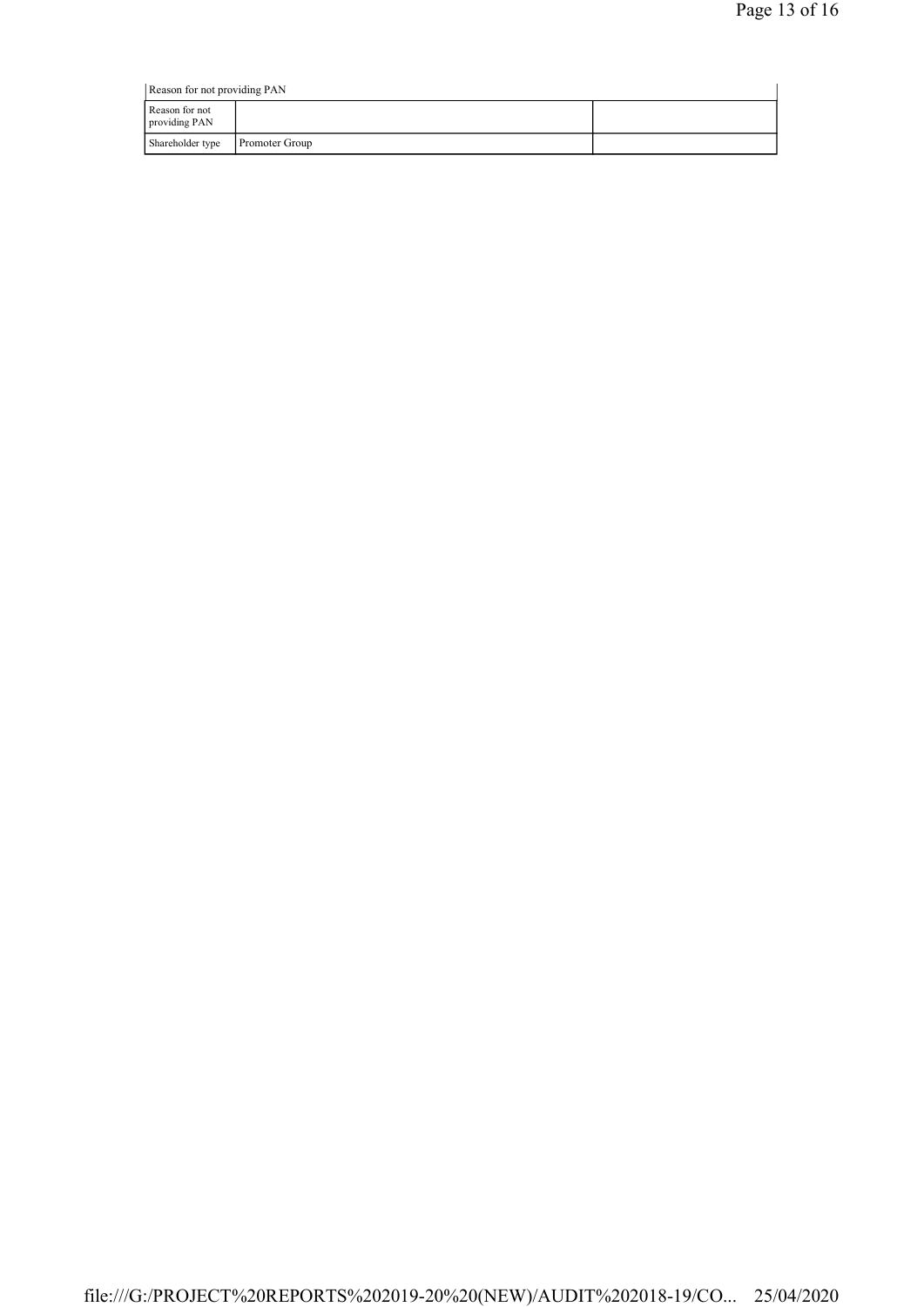| Individuals - ii. Individual shareholders holding nominal share capital in excess of Rs. 2 lakhs.                                                                                        |                                                               |                       |                       |  |  |
|------------------------------------------------------------------------------------------------------------------------------------------------------------------------------------------|---------------------------------------------------------------|-----------------------|-----------------------|--|--|
| Searial No.                                                                                                                                                                              | $\mathbf{1}$                                                  | $\overline{2}$        |                       |  |  |
| Name of the<br>Shareholders (I)                                                                                                                                                          | <b>ANUJ BAGLA</b>                                             | <b>SUSHIL CHANDRA</b> | Click here to go back |  |  |
| PAN(II)                                                                                                                                                                                  | AIXPB4549E                                                    | AAPPC1268H            | Total                 |  |  |
| No. of fully paid<br>up equity shares<br>held (IV)                                                                                                                                       | 50500                                                         | 38000                 | 88500                 |  |  |
| No. Of Partly paid-<br>up equity shares<br>held (V)                                                                                                                                      |                                                               |                       |                       |  |  |
| No. Of shares<br>underlying<br>Depository<br>Receipts (VI)                                                                                                                               |                                                               |                       |                       |  |  |
| Total nos. shares<br>held $(VII) = (IV) +$<br>$(V)+(VI)$                                                                                                                                 | 50500                                                         | 38000                 | 88500                 |  |  |
| Shareholding as a<br>% of total no. of<br>shares (calculated<br>as per SCRR,<br>1957) (VIII) As a<br>% of $(A+B+C2)$                                                                     | 1.76                                                          | 1.32                  | 3.08                  |  |  |
|                                                                                                                                                                                          | Number of Voting Rights held in each class of securities (IX) |                       |                       |  |  |
| Class eg: $\mathbf X$                                                                                                                                                                    | 50500                                                         | 38000                 | 88500                 |  |  |
| Class eg:y                                                                                                                                                                               |                                                               |                       |                       |  |  |
| Total                                                                                                                                                                                    | 50500                                                         | 38000                 | 88500                 |  |  |
| Total as a % of<br><b>Total Voting rights</b>                                                                                                                                            | 1.76                                                          | 1.32                  | 3.08                  |  |  |
| No. Of Shares<br>Underlying<br>Outstanding<br>convertible<br>securities $(X)$                                                                                                            |                                                               |                       |                       |  |  |
| No. of Shares<br>Underlying<br>Outstanding<br>Warrants (Xi)                                                                                                                              |                                                               |                       |                       |  |  |
| No. Of Shares<br>Underlying<br>Outstanding<br>convertible<br>securities and No.<br>Of Warrants (Xi)<br>(a)                                                                               |                                                               |                       |                       |  |  |
| Shareholding, as a<br>% assuming full<br>conversion of<br>convertible<br>securities (as a<br>percentage of<br>diluted share<br>capital) $(XI) = (VII)$<br>$+(X)$ As a % of<br>$(A+B+C2)$ | 1.76                                                          | 1.32                  | 3.08                  |  |  |
| Number of Locked in shares (XII)                                                                                                                                                         |                                                               |                       |                       |  |  |
| No. (a)                                                                                                                                                                                  |                                                               |                       |                       |  |  |
| As a % of total<br>Shares held (b)                                                                                                                                                       |                                                               |                       |                       |  |  |
| Number of equity<br>shares held in<br>dematerialized<br>form (XIV)                                                                                                                       | 50500                                                         | 38000                 | 88500                 |  |  |
| Reason for not providing PAN                                                                                                                                                             |                                                               |                       |                       |  |  |
| Reason for not<br>providing PAN                                                                                                                                                          |                                                               |                       |                       |  |  |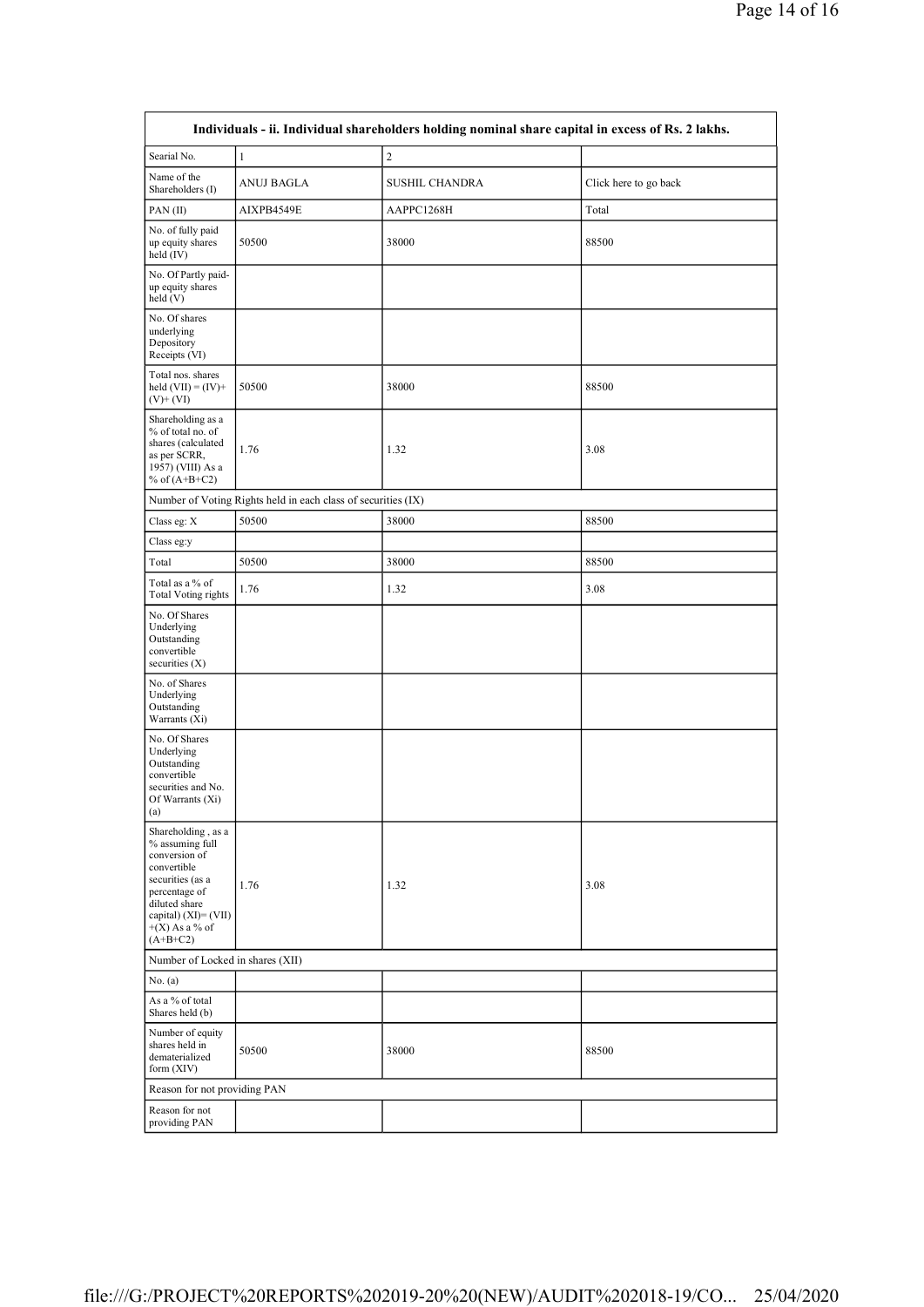| Any Other (specify)                                                                                                                                                                    |                                                               |                       |  |  |
|----------------------------------------------------------------------------------------------------------------------------------------------------------------------------------------|---------------------------------------------------------------|-----------------------|--|--|
| Searial No.                                                                                                                                                                            | $\mathbf{1}$                                                  |                       |  |  |
| Category                                                                                                                                                                               | <b>Bodies Corporate</b>                                       |                       |  |  |
| Category / More<br>than 1 percentage                                                                                                                                                   | More than 1 percentage of shareholding                        |                       |  |  |
| Name of the<br>Shareholders (I)                                                                                                                                                        | RELIANT FINLEASE PRIVATE LIMTIED                              | Click here to go back |  |  |
| PAN(II)                                                                                                                                                                                | AAACR6010L                                                    | Total                 |  |  |
| No. of the<br>Shareholders (I)                                                                                                                                                         | $\mathbf{1}$                                                  | $\boldsymbol{0}$      |  |  |
| No. of fully paid<br>up equity shares<br>$\text{held}(\text{IV})$                                                                                                                      | 33200                                                         | $\boldsymbol{0}$      |  |  |
| No. Of Partly paid-<br>up equity shares<br>held(V)                                                                                                                                     |                                                               |                       |  |  |
| No. Of shares<br>underlying<br>Depository<br>Receipts (VI)                                                                                                                             |                                                               |                       |  |  |
| Total nos. shares<br>held $(VII) = (IV) +$<br>$(V)$ + $(VI)$                                                                                                                           | 33200                                                         | $\boldsymbol{0}$      |  |  |
| Shareholding as a<br>% of total no. of<br>shares (calculated<br>as per SCRR,<br>1957) (VIII) As a<br>% of $(A+B+C2)$                                                                   | 1.16                                                          | $\boldsymbol{0}$      |  |  |
|                                                                                                                                                                                        | Number of Voting Rights held in each class of securities (IX) |                       |  |  |
| Class eg: X                                                                                                                                                                            | 33200                                                         | $\boldsymbol{0}$      |  |  |
| Class eg:y                                                                                                                                                                             |                                                               |                       |  |  |
| Total                                                                                                                                                                                  | 33200                                                         | $\boldsymbol{0}$      |  |  |
| Total as a % of<br><b>Total Voting rights</b>                                                                                                                                          | 1.16                                                          | $\mathbf{0}$          |  |  |
| No. Of Shares<br>Underlying<br>Outstanding<br>convertible<br>securities $(X)$                                                                                                          |                                                               |                       |  |  |
| No. of Shares<br>Underlying<br>Outstanding<br>Warrants (Xi)                                                                                                                            |                                                               |                       |  |  |
| No. Of Shares<br>Underlying<br>Outstanding<br>convertible<br>securities and No.<br>Of Warrants (Xi)<br>(a)                                                                             |                                                               |                       |  |  |
| Shareholding, as a<br>% assuming full<br>conversion of<br>convertible<br>securities (as a<br>percentage of<br>diluted share<br>capital) $(XI)=(VII)$<br>$+(X)$ As a % of<br>$(A+B+C2)$ | 1.16                                                          | $\mathbf{0}$          |  |  |
| Number of Locked in shares (XII)                                                                                                                                                       |                                                               |                       |  |  |
| No. (a)                                                                                                                                                                                |                                                               |                       |  |  |
| As a % of total<br>Shares held (b)                                                                                                                                                     |                                                               |                       |  |  |
| Number of equity<br>shares held in<br>dematerialized<br>form (XIV)                                                                                                                     | $\boldsymbol{0}$                                              | $\boldsymbol{0}$      |  |  |
| Reason for not providing PAN                                                                                                                                                           |                                                               |                       |  |  |
| Reason for not<br>providing PAN                                                                                                                                                        |                                                               |                       |  |  |